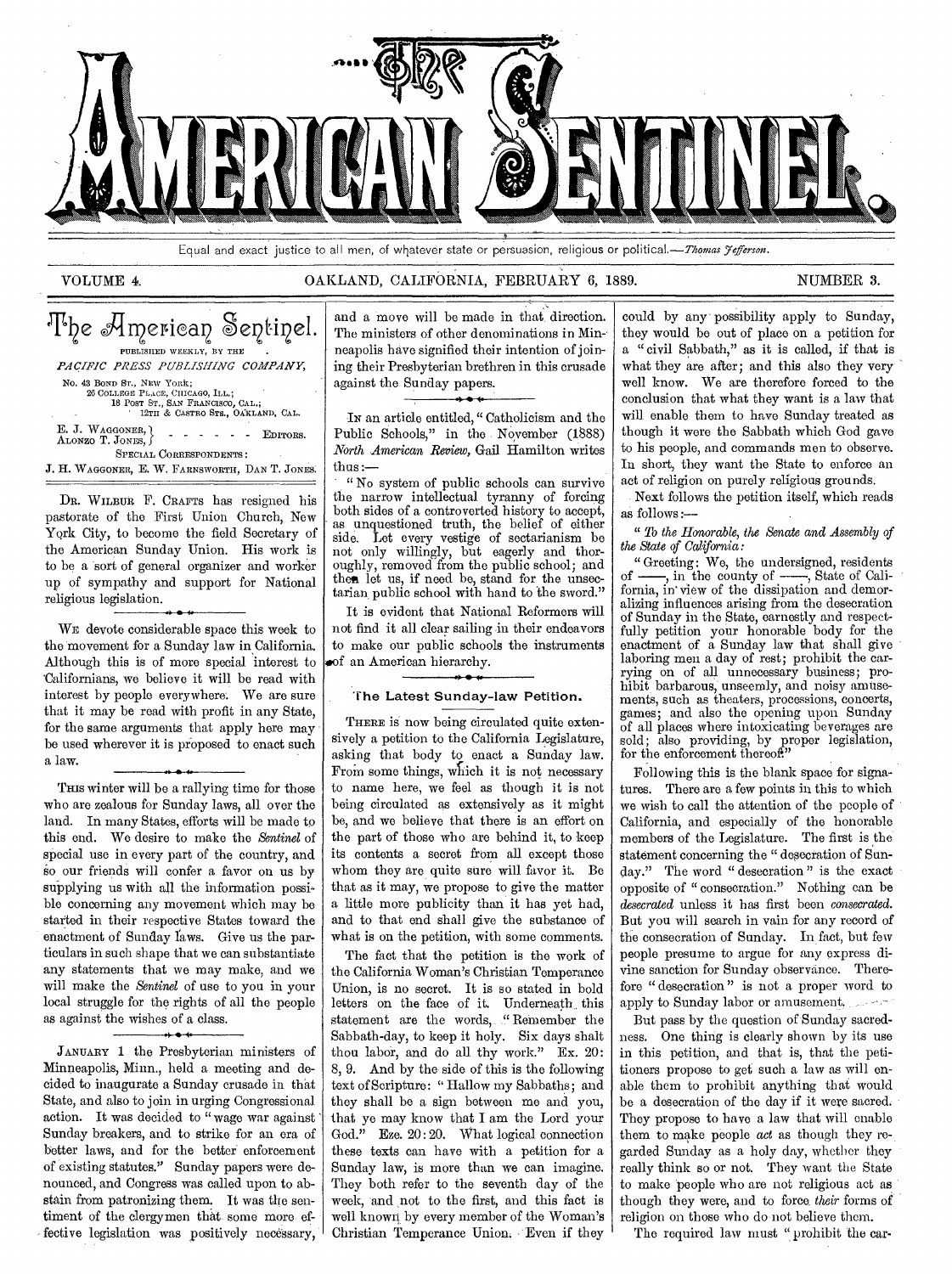rying on of all unnecessary business." Who is to decide what business is necessary, and what is not? The man who carries on the business is the best judge of whether or not it is necessary, but it is obvious that the law would be a dead letter if he were allowed that privilege. "Unnecessary business" is very indefinite. Suppose a man is a mechanic. He has a job on hand which he cannot finish according to contract unless he works on Sunday. He may think that such work is necessary; but our observation of the administration of Sunday laws convinces us that it would not be so regarded by those in power.

We wish especial notice to be taken of the fact that such a law as is petitioned for would naturally lead to religious persecution. We shall prove this on two counts.

First, take the man who conscientiously observes the seventh day of the week. If he is a laboring man, he is obliged to work six days in order to support his family. His conscience will not allow him to work on the seventh day, and therefore, since he must work on Sunday in order to make a week's work, it follows that his conscience obliges him to work on Sunday. His conscientious convictions of duty, first to God, and then to his family, will not allow him to do otherwise. Now if that man shall be punished for his Sunday labor, his punishment will be nothing but persecution for conscience sake. His punishment is solely on the ground that his religion differs from that of his neighbor. This charge cannot by any possibility be refuted. We say that work under such circumstances is necessary, no matter what the nature of the work is. Of course we except the disturbance of any congregation; that is not allowable on any day in the week.

Second, take the man who has not rested on the seventh day. He may make a profession of religion, or he may not. It matters not whether he violates his conscience by working seven days in the week or not. If he sins against God by working on Sunday, then he is answerable to God. Now if he be prosecuted for not keeping Sunday,—that is, for not conforming in that respect to the form of religion held by the majority,—his prosecution will be religious persecution just as much as in the case of a man who in a heathen country should be punished for ignoring the gods of that country. Put them in the best light you can, it is a fact that Sunday laws do logically lead to religious persecution.

A few years ago there was a rigid Sunday law in Arkansas. When it was enacted, it was ostensibly for the sole purpose of closing up the liquor saloons. Did it stop with that? No; it did not even begin with that. Not a saloon was closed; but quite a number of peaceable farmers were persecuted almost to the death. You may say that that persecution was only the work of bigoted persons. Granted; but are you sure that there are no bigoted persons in California? And- are you ready to pass a law that will give bigots the power to persecute inoffensive citizens ?

Another indictment: The petition calls for

the prohibiting of all barbarous amusements on Sunday. Under this head would be classed prize fighting, cock fighting, and bull fighting. But in this petition the Woman's Christian Temperance Union shows itself to be far behind the times, and behind public sentiment, for there is a law prohibiting such things every day in the week. We have very distinct recollection of reading of several instances in which the police made,a raid upon parties engaged in such barbarous sports. The framers of this petition may say that, they know this. Then their petition is an insult to the law, in that it asks for its enforcement only on Sunday. In any case, they virtually declare by their petition that barbarous sports are not objectionable, provided they are not indulged in on Sunday. We cannot agree with them;, and we believe that in this re-, spect our legislators, even though they be non-professors, will show themselves to be ahead of the Woman's Christian Temperance Union. We do not believe that they will enact a law that will virtually legalize barbarous sports six days in the week.

One word more, concerning the matter of closing saloons. When we urge that such a law as is desired virtually sanctions the keeping open of saloons on six days of the week, we are told that the law is demanded in a special manner on Sunday, because people are idle then, and there is more opportunity for them to be decoyed into the saloon. The fallacy of this plea may be seen by the fact that people are no more idle on Sunday than they are at night during the week, and especially on Saturday night after six o'clock. Many a laboring man spends all his wages on Saturday night, yet the petition makes no note of this. The simple fact is this, and it cannot be denied, that they want to have ,Sunday strictly observed as a day of rest and worship; and all the plea that the law is dedesired in behalf of temperance, is nothing but a blind. It has not the first principle of temperance in it. We believe that the lawmakers of this State are too intelligent to be deceived by any such pretensions.

We have made this article long enough, and have only considered the *face* of the petition, and that is not half of the document. We shall consider the remainder of it elsewhere, under the head of, " The Back of that Petition." E. J. W.

#### Exalting Themselves Above God.

EVERY man is a free moral agent so far as human authority is concerned. God alone has the right to hold him responsible for the exercise of his choice in matters of morality and religion. If it was according to the will of God that a man should give up this right of choice to any individual or nation, then God .could no longer hold him responsible ; *for no person can be held responsible for the exercise of his choice in a matter wherein his liberty of choice has been removed.* Thus the advocates of national Christianity are working to take away man's moral responsibility to God.

A. DELOS WESTCOTT.

#### How Are the Powers That Be Ordained?

THE Scripture says that " the powers that be are ordained of God."' How is it done? Is it direct and miraculous, or providential? Jeremiah 27:1-8 shows that the power of Nebuchadnezzar as king of Babylon was ordained of God. Did God send a prophet or a priest to anoint him king? or did he send a heavenly messenger, as to Moses and Gideon ? Not at all. Nebuchadnezzar was king because he was the son of his father, who was king. How did his father become king? Thus: In 625 B. c. Babylonia was but a province of the empire of Assyria, and Media was another. Both revolted at once. The king of Assyria gave Nabopolassar command of a large force, sent him to Babylonia to quell the revolt, while he himself led other forces into Media, and put down the insurrection there. Nabopolassar did his work so well in Babylonia that the king of Assyria rewarded him with the command of that province, with the title, king of Babylon. Thus we see Nabopolassar received his power from the king of Assyria. The king of Assyria received his power from his father, Asshurbanipal. Asshurbanipal received his from his father, Esarhaddon. Esarhaddon received his from his father, Sennacharib. Sennacharib, from his father, Sargon, and Sargon received his from the troops in the field, otherwise from the people. Thus we see that the power of the kingdom of Babylon and of Nebuchadnezzar the king, or of his son, or of his son's son, was simply providential, and sprung ultimately from the people.

Take, for instance, Queen Victoria, queen of Great Britain. How did she become so ? Simply by the fact that she was the first in the line of succession when William the Fourth died. Through one line she traces her royal lineage to William the Conqueror. But who was William the Conqueror? He was a Norman chief who led his forces into England in 1066 and established his power there. How did he become a chief of the Normans? The Normans made him their chief, so that in that line it is clear that thepower of Queen Victoria sprung from the people.

Take the other line. The house that now. rules Britain, represented in Victoria, is the House of Hanover. Hanover is a province of Germany. How did the House of Hanover get into England? When Queen Anne died, the line of succession was George of Hanover, who became king of England under the title of George the First. How did he receive his princely dignity? Through his lineage, from Henry the Lion, son of Henry the Proud, who. received the Duchy of Saxony from Frederick. Barbarossa, in 1156. Henry the Lion, son of Henry the Proud, was a prince of the House of Guelph, of Suabia. The father of the House of Guelph was a prince of the Allemanni, who invaded the Roman Empire and established their power in what is now Southern Germany, and were the origin of what is now the German nation and empire. Butwho made this man prince? The savage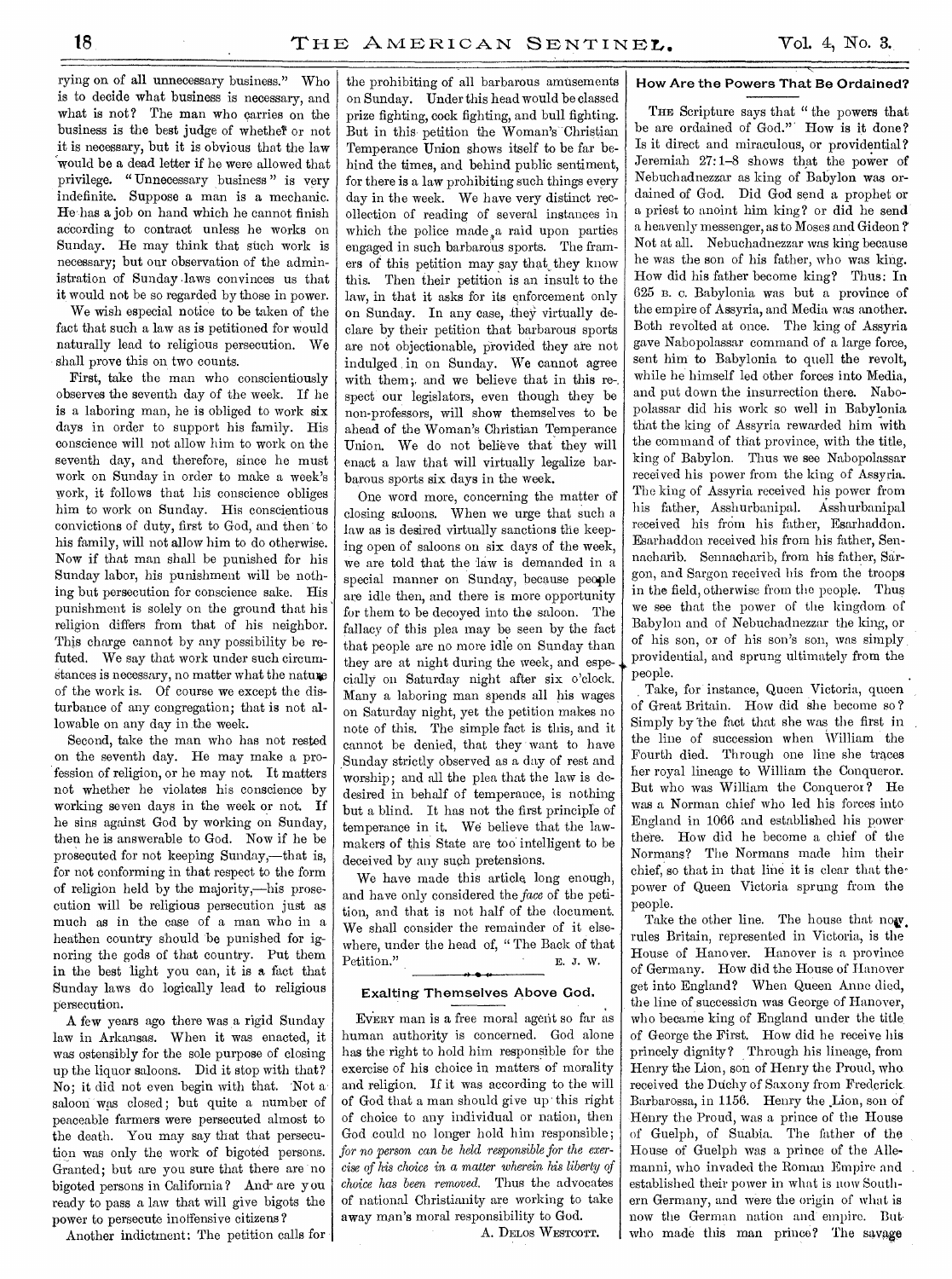tribes of Germany. So that in this line also the royal dignity of Queen Victoria springs

from the people. ,Besides this the imperial power of Queen Victoria as she now reigns is circumscribed, limited by the people. It has been related, and we have seen it in print, although the story may not be true, yet it will serve to illustrate the point, that on one occasion Gladstone, while Prime Minister and head of the House of Commons, took a certain paper to the queen to be signed. She did not exactly approve of it, and said she would not sign it. Gladstone spoke of the merit of the act, but the queen declared she would not sign it. Gladstone replied, "Your majesty must sign it." "Must sign it!" exclamed the queen, "Must sign it ! Do you know who I am? I am the queen of England!" Gladstone calmly replied, "Yes, your majesty, but I am the people of England." And she had to sign it. The people of England can command the queen of England. The power of the people of England is above that of the queen of England. She, as queen, is simply the representative of their power.

They are not personal sovereigns in themselves who ars referred to in the words, "The powers that be are ordained of God." It is the governmental power, of which the sovereign is the representative, and that sovereign receives his power from the people. Outside of the theocracy of Israel there never has been a ruler who has justly ruled on earth, whose dignity was not derived from the people, either express, or permissive. It is not any particular sovereigns whose 'power is ordained of God, nor any particular form of governinent. It is the genius of government itself. The absence of government is anarchy. Anarchy is only governmental confusion. But the Scriptures say, "God is not the author of confusion." God is the God of order. He has ordained order, and he has put within man himself that idea of government, of selfprotection, which is the first law of nature, which organizes itself into forms of one kind or another, wherever men dwell on the face of the earth; and it is for men themselves to say what shall be the form of government under which they shall dwell. One people has one form; another has another. This genius of civil order springs from God; its exercise within its legitimate sphere is ordained of God, and the Declaration of Independence simply asserted the eternal truth of God when it said, " Governments derive their just powers from the consent of the governed." Whether it be exercised in one form of government or another, it matters not. The governmental power and order thus ordained is of God.

If the people choose to change their form of ' government, it is the same power still, and is to be respected still. The power is still ordained of God in its legitimate exercise, in things pertaining to men and their relation to their fellowmen; but no power, whether exercised through one' form or another, is ordained of God in things pertaining to God, nor has it anything whatever to do with men's relations toward God.

We have before shown that the Constitution of the United States is the only form of government that has ever been on earth that is in harmony with the principle announced by Christ, demanding of men only that which is Cæsar's and refusing to enter in any way into the field of man's relationship to God. This Constitution sprung from the principles of the Declaration of Independence, and on this point simply asserts the truth of God.

The American people do not appreciate to the one hundredth part the value of the Constitution under which they live. They do not honor in any fair degree the noble men who pledged their lives, their fortunes, and their sacred honor, that these principles might be our heritage. All honor to those noble men. All integrity to the principles of the Declaration of Independence. All allegiance to the Constitution as it now is, under which we live, which gives to Cesar all his due, and leaves men to render to God all that they, instructed by the word of God, guided by their own conscience, enlightened by the Spirit of God, may see that he requires of them. May the sweet face of Heaven shine in infinite pity upon the poor deluded souls who think they are doing God service in their efforts to subvert the Constitution and men's liberties under it, by a religious amendment. And may Heaven's twice blessed mercy be on and about the poor people who have respect for Jesus Christ and their right to worship God, when these people shall have accomplished their purpose. A. T. J.

#### The Back of that Petition.

ON another page we made some comments on the petition for a Sunday law, which is now being circulated in this State, showingup some of its bad features. We now propose literally to examine the other side of the matter. Following is an exact copy of what is on the back of the petition, emphasized words and  $all :=$ 

#### California **the Only State in the Union Without a Sunday Law**

[EXCEPT THE STATE OF NEVADA.]

**We** propose to have one; **to that end** will you kindly see that this is printed in the local **papers**  in your place, and get editorials in favor of it, and distribute the papers with the same largely, and send for **Petitions** and secure all the signatures possible.

SAN FRANCISCO, CAL., December 1st, 1888.

#### **Dear Friends :**

The repeal of the Sunday Law has robbed us in this State of our day of rest--the kindest gift of God to the toilers of earth—the sweetest day of the week to the worker, and every virtuous home.

**How** long shall we remain in bondage to Sunday desecrations, open saloons, and all the orgies consequent upon these wicked practices on God's holy day ?

**Let** us have one quiet rest day in seven, when all men shall close up their secular business, or such as is not necessary to be carried on during that day.

That each may have a day with their families and worship God in accordance with the dictates of their own consciences, uninterrupted by noisy street parades emanating from open saloons, or where intoxicating drinks may be sold and drank on the sacred Sabbath.

**Unless** the Sabbath is observed, we are on the way to **Spanish** bull-fights after the Lord's Supper,

and the riot and doom of Gomorrah in the end. The Sabbath was ordained by God at creation, expressly to minister to man, this noblest being, and his immortal interests. •

**Let us** keep the window of the Sabbath open between earth and Heaven, lest earth become the vestibule of hell.

**The hand'** lifted against it is feeling for one of the central pillars that prop the temple of American liberty.

Let the Sabbath be overthrown, and all other moral restraints would soon fall with it, and Paris, Babylon, Sodom, would soon finish the story.

Let the American Sabbath, radiant with more than natural sunshine, brighten onward into earth's millennial rest and glory.

**If we** want to diminish crime, pauperage, and taxation, to lighten the people's burdens and to increase their power to bear them, then stand fast by the **American Sabbath.** It is the common law of our land; let it be of our hearts also.

**That** which demoralizes and debauches the people ruins the nation.

**The** Christian Sabbath has done more for America than all her fertile soil, her fine climate, her rivers, lakes, forests, gold-mines, or coal.

**It** has civilized and ennobled her **men,** purified and exalted her **women,** and taught her children to revere the name of their country next to that of their **God.** 

**We** appeal to you in behalf of **" God** and **Home and Native Land,"** to petition the Senate and Assembly of the State of California to grant to the people of this golden land a Sunday Law, that shall give to rich and poor alike a day of rest. day in which we can serve God according to the dictates of conscience.

Respectfully yours, MRS. M. E. CONGDON, *Supt. Dept. Legislation and Petitions,* 

*California Woman's Christian Temperance Union.* 

It will be seen from the very first paragraph that the framers of the petition mean business. " We propose to have one," say they, in reference to the Sunday law. Well, if printing their document in the local papers will be any help to them, they are welcome to our services.

Pay special attention to the first paragraph of the address. It says: "The repeal of the Sunday law has robbed us in this State of our day of rest." We wonder if that is the reason why some of the good women of the Woman's Christian Temperance Union are occasionally found engaged in secular labor at their places of business on Sunday. If what they say means anything, it means that they cannot rest since the Sunday law was repealed. 'We are not chiding them for their neglect to rest on Sunday. They have **a** perfect right to work, for in this State there is no law, either human or divine, which forbids them. But what folly to say that the repeal of the Sunday law has robbed them of any rest. It is the veriest cant, designed to arouse the sympathy of the legislators for the poor women of the Woman's Christian Temperance Union, who find it 'impossible to take their much-coveted rest on Sunday, because there is no law to compel them to! This resting on Sunday must be **a** terrible thing, since it requires a law to drive them to it.

But it isn't for their sakes after all that they want the Sunday law. They can keep Sunday just as well as they ever could, if they want to. It doesn't make any difference how much somebody else may work or play; that doesn't hinder them from resting. We know hundreds of people who find no trouble whatever in resting on the seventh day of the week, yet there never was a State law enforc-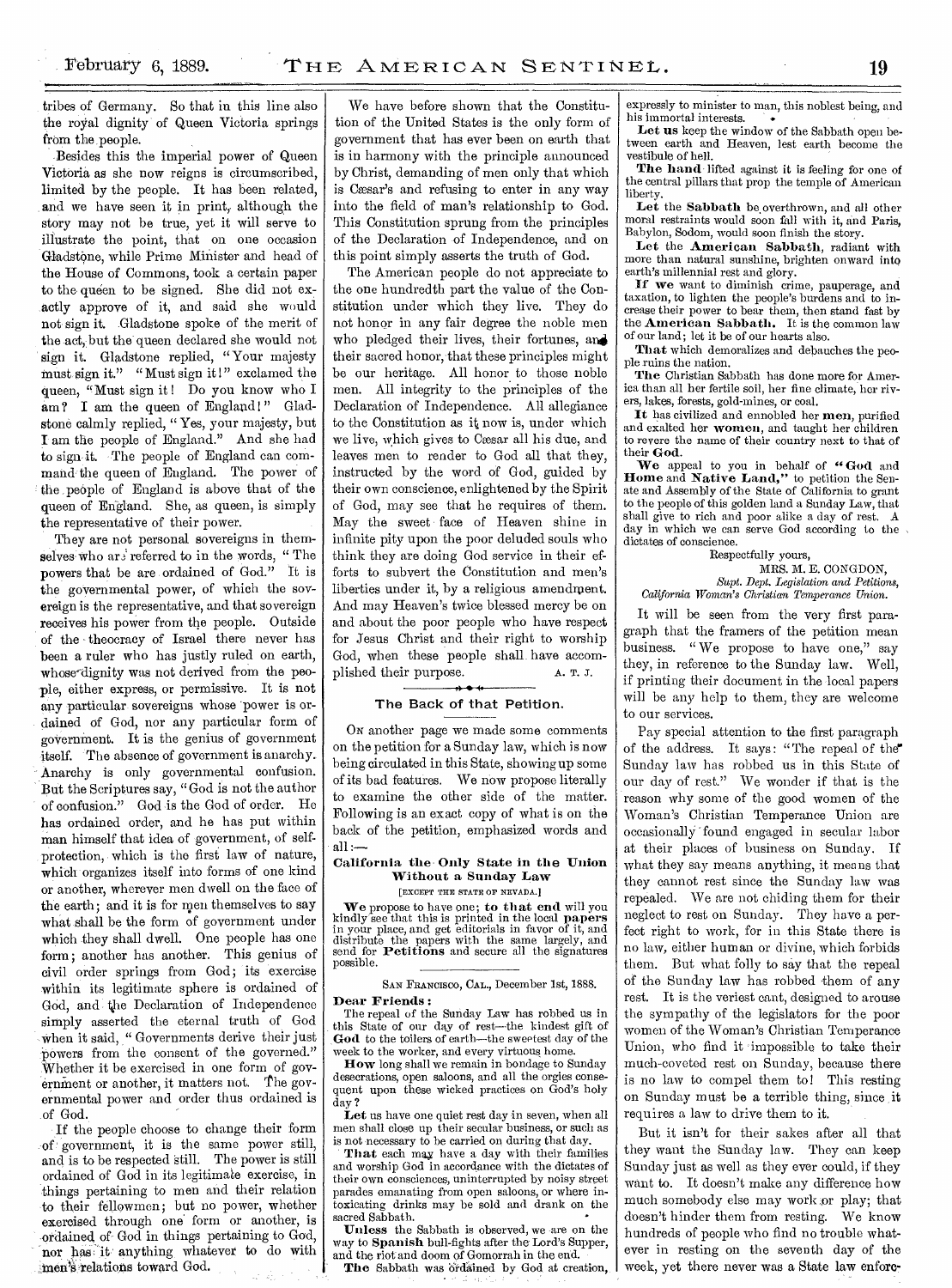ing its observance, and it is with the majority of people the busiest, day in the week. No! it isn't because the good women of the Woman's Christian Temperance Union cannot rest to their hearts' content, but because they,have not the power to compel somebody else to rest, that they make this petition. We submit that others are as well qualified to judge when they need rest, as these people are to judge for them.

The second paragraph is worse yet. Note it carefully: " How long shall we remain in bondage to Sunday desecrations, open saloons, and all the orgies consequent upon these wicked practices upon God's holy day?" Really these good women are worse off than we supposed. They need a crusade started in their behalf. In bondage to Sunday desecration, open saloons, and all the orgies that are consequent thereupon! Something ought to be done to deliver them from this bondageof corruption. We don't know of anything better than the preaching of the gospel. We don't like the role of the Pharisee, but we cannot refrain in-this connection from saying how thankful we are that we are not in a like condition. We will tell the truth, even though it savor of boasting. We have lived in California since long before the Sunday law was repealed, and we have never been in bondage to any open saloon, nor to any of the consequent orgies. We have been a free man in this respect. Will our friends excuse our light treatment of this matter? It is too absurd for serious consideration.

Next follows an appeal for the suppression of all secular business, in order "that each may have a day with their families, and worship God in accordance with the dictates of their own consciences." Again we say, too bad! What pitiful straits these people are in, to be sure. Truly they must be in a most galling bondage, when it requires a State law to enable them. to act according to the dictates of their own consciences. We imagine that the trouble is with their own consciences. Is it possible that any thinking man cannot see through this pitiful plea? They talk as though there were a law compelling people to do business on Sunday. One would imagine that those who would like to keep Sunday are held back by oppressive laws, instead of being left as free as the wind to do as they please. But this is just the trouble. They are not content to be free to do as they please; they want everybody else to be compelled to do just as *they* please. They cannot enjoy liberty unless they can use their liberty to oppress somebody else. And this shows that they know really nothing of what true liberty is.

We did think that in the first and second paragraphs they made about as humiliating confessions as could be asked of anybody, but the fifth paragraph reveals a much worse condition. They say: "Unless the Sabbath is observed, we are on the way to Spanish bullfights after the Lord's Supper, and the riot and doom of Gomorrah in the end." Who would have imagined such a thing of those eminently pious women ? *We* certainly never

should, although we have been accused of charging them foolishly. But the " we " must refer to the women of the Woman's Christian Temperance Union, for it is signed by a representative of the Union. Whether or not it includes the " Dear Friends " to whom the petition is sent, we cannot say. If it does, we wish to be counted out, for we are not on the way to a Spanish bull-fight, or any other kind of a fight. And we here state our positive conviction that the man who does not keep Sunday, but who nevertheless minds his own business, is a good deal farther away from Spanish bull-fights and the like, than are the persons who need a State law to make them keep Sunday "in accordance with the dictates of their own consciences."

From the paragraph which says that Sunday has civilized and ennobled the men of America, and "purified and exalted her women," we have additional evidence that they fear lest they shall speedily be drawn away to barbarous amusements, unless the State shall interpose a Sunday law. They, present themselves before the Legislature in the attitude of supplicants pleading for a law which will preserve them from disgrace.

Actually we don't believe that these women fear anything bf the kind, although that is what they say. If they were not so anxious to cover up the real intent of their movement, they might be kept from involving themselves in so many absurdities.

Just one more point: It is stated that "the Sabbath was ordained by God at creation expressly to minister to man, this noblest being, and his immortal interests." So it is the "immortal interests" of man that they want to have the State take in hand. Now we submit that if the California Legislature does its duty by the mortal interests of the citizens of California, it will have its hands full for this session, without legislating for the world to come. "The whole boundless universe" isn't theirs yet.

But notwithstanding the statement that the Sabbath was ordained by God at creation, they go on in subsequent paragraphs to call for the enforcement of "the American Sabbath." Was it the American Sabbath that God ordained at creation? Our Bible says that it was " the Sabbath of the Lord." It is curious how things do get mixed in these petitions, but it is due, no doubt, to the bondage in which the framers are held.

Well, we think that we have dissected this affair sufficiently for this time. Put into plain language, it means just this: "We are determined to have Sunday kept, in form at least, because we want it so; and we cannot rest, in spirit, until everybody else shall be compelled to do just as we profess that we ought to do." We do not believe that the Legislature will pay attention to any such flimsy, self-contradictory, and manifestly selfish plea as that. E. J. W. • 4,-

" WHEREVER and whenever religion is blended with government, it must necessarily be -degraded into a mere ecclesiasticism, and so rendered hopelessly incapable of taking one single step in advance of the laws in the enlightenment and regeneration of mankind."

#### Sunday Parades.

IN the Washington Sunday Convention Dr. Crafts in speaking against Sunday parades in the army said: " Sunday parades make Sunday the most laborious of the week."

This statement is like a good many others made by that gentleman; it is simply untrue. The writer of this note spent five years in the regular army, and he knows that Sunday *with the parade* is the least laborious day of the week. Sunday is always the easiest day to . the regular soldier. But what are these Sunday parades which are such a dreadful persecution to the American soldier, and which so outrage his rights of conscience? This: Generally there is an inspection of quarters, soldiers, arms, and accoutrements at 9 o'clock Sunday forenoon. And at this the troops are generally called into ranks for perhaps a half an hour. With this exception and the exclusion of the regular guard, there is literally nothing at all for the soldier to do from sunrise till sundown on Sunday. He is not called upon to do anything. At sundown there is the regular roll-call, when every soldier must again fall into rank to answer to his name. At this time also, especially in large garrisons and garrisons near cities, there is generally a parade. The whole time occupied is not much if any more than half an hour. They have to fall into rank anyhow to answer to their names, and the parade is nothing more than all the companies in a garrison being formed into line. In breaking up to march to their quarters they are generally marched past the commanding officer.

That is literally all that there is in Sunday parades in the army. And with it all Sunday is the easiest day in the week for the soldier. On that subject Doctor Crafts does not know what he is talking about.  $A. T. J.$ 

#### Why the California Sunday Law Was Repealed.

THE Oakland *Tribune* of January 19, in announcing a call for a meeting to be held on Tuesday evening, January 22, in the interest of a State Sunday law, used the following language:—

" Ever since the repeal of the California Sunday law, the Christian people of the State have been dissatisfied. This is the only State in the Union wholly without law in reference to the Christian Sabbath. It is believed that if the voice of the people could, have been taken at the time of the act of the Legislature repealing the law, a very large majority of the best citizens in the State would have opposed the repeal, and they would now favor the enactment of a similar law. It is known that in the Legislature now in session, a new bill, not unlike the former, will be introduced, and its enactment is not very improbable. If the people could vote, it no doubt would become law. In view of such facts, the call of a public meeting in our city is timely."

From the above, a stranger would get the idea that the repeal of the California Sunday law six years ago was an underhanded proceeding,—that it was sprung on the people when they were not thinking, and carried through before they had a chance to protest.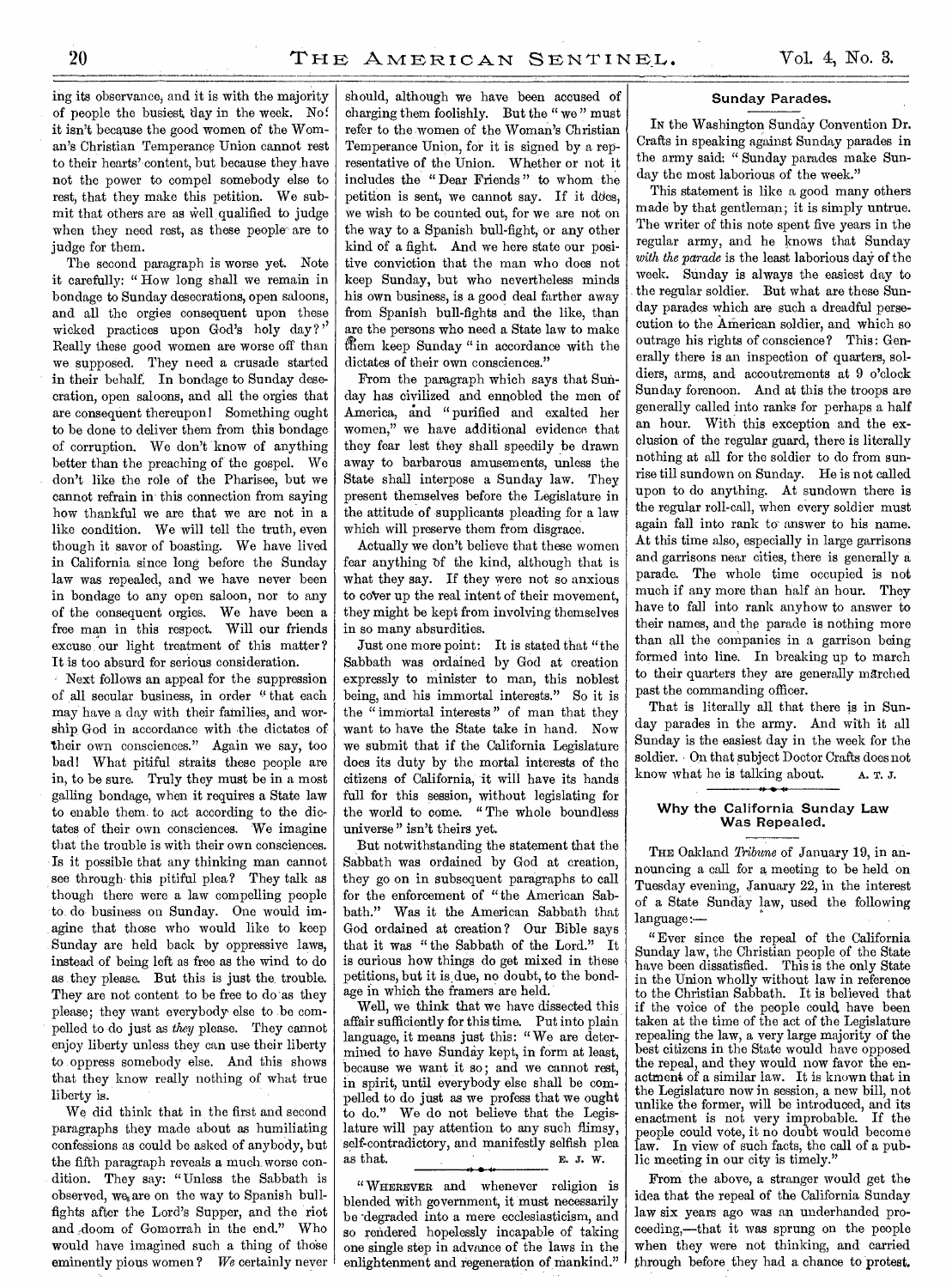As a matter of fact, the case was exactly the reverse of this. The matter was before the people for nearly a year. Following is a brief history of the case :—

Some of the church people sought to rigidly enforce the Sunday law. They entered into it with enthusiam, and thought they saw success ust ahead. Some of them made boasts of 'what they would do to those who had the presumption to work on *their* Sabbath. Arrests were made by the wholesale. A few convictions were obtained in different parts of the State, for the movement was general. One or two cases were appealed to the Supreme Court. Thus the matter attracted the attention of everybody, and the eyes of many in distant States were turned toward California.

Of course there was opposition. It was the year of a State election, and the Republican party of California espoused the Sunday cause. At the State Convention a plank in favor of the Sunday law was adopted with the greatest enthusiasm. No other plank in the platform received one-fourth the attention or applause that that one did. When the Democratic Convention was held, that party declared for the repeal of the law. This was the sole issue between the two parties in California that year, and the campaign was a most exciting one. For months the principal topic of conversation was the Sunday law. The papers were full of it, and there was not a political speech made in which it was not discussed. The ministers all preached on it. Everywhere it was the one thing before the people.

Of course every voter turned out on election day. The result was that a Democratic Governor and a Democratic Legislature was elected. The State Government, which had previously been strongly Republican, became by that 'election just as strongly Democratic. Everybody knew that it was because of the Sunday law.. The Republican party well knew that its defeat was due to its espousal of the Sunday law. The first thing that the Democratic Legislature did when it convened, was to fulfill its pledge to repeal that law. The members could not in conscience do otherwise, because their promise to do so was that which secured their election. That is the whole history.

And now for the *Tribune* to say that " it is believed that if the voice of the people could have been taken at the time of the act of the Legislature repealing the law, a very large majority of the best citizens in the State would have opposed the repeal," is arrant nonsense. The one who believes that, will believe anything. If the voice of the people is not heard at the polls, especially when the main issue has been the subject of discussion for months, then we should like to know how that voice could be heard. Everybody who has lived in California for the last seven years, or who was here during the campaign of 1882, knows that we have related the simple facts. The California "Sunday law was repealed because the majority of the people said that they wanted it repealed. Whether or not the sentiment of the majority has changed materially since then, remains to be seen. Let the matter have a fair trial before the people, and if the majority want a Sunday law, it will appear. But let no one seek to appeal to sympathy by pleading that a fair trial was not had six years ago.

We are well aware of the fact that an effort is being made to push the matter of a Sunday law through this Legislature as quickly and quietly as possible; but we shall do our part towards securing a full and free discussion of it. Of the meeting to influence legislation in behalf of the Sunday law, we shall have something to say next week. E. J. W.

#### **H • 1.**  "Shall the Constitution Be Modified?"

THIS is the question which the New York *Independent* has been propounding to some of the most prominent men in the country. The *Independent* asked: " Has there been such advance in political science and such development of this Nation during the past hundred years, as to demand any considerable modification in our Constitution? If so, in what lines should it be made? " After asking in particular if there should be a readjustment of the executive and legislative branches of the Government to each other, the *Independent's* letter closed with these words: " Please treat the question from your own point of view, and follow your own lines of thought," thus leaving every man free to suggest any change which, in his mind, the Constitution might need.

The *Independent* of January 10 contains several replies to the letter of inquiry, and some of them are so exceedingly pointed that we print them here. We first quote from the short letter of that eminent scholar and historian, Hon. George Bancroft. He says:-

"I have your letter asking what changes had better be made in the Constitution. I know of none; if any change is needed, it is in ourselves, that we may more and more respect that body of primal law."

Good! Such an answer does honor to the man who made it. Would that National Reformers might take a few lessons in political economy from George Bancroft. There is more of sound sense and the science of good government in that short answer than in all the volumes of National Reform literature.

We next quote the words of Justice Bradley, of the United States Supreme Court. He says, "I would have no change," and adds:-

" I think it is a most happy arrangement that sudden whiffs and gusts of popular feeling are not always able to execute and carry out the rash purposes with which they are inspired."

Still more pointed is the following from Justice Gray, of the United States Supreme Court:—

" I am so old-fashioned as to think that the Constitution, administered according to its letter and spirit, is well enough as it is. And I am of the opinion of the late Governor Andrew, that it is not desirable to Mexicanize our Government by proposing constitutional amendments as often as there is supposed tobe a disturbance in its practical working.'

Better still is the following answer by Mr. Justice Blatchford, of the Supreme Court of | knows that advertising is the life of all enter-

the United States. We quote his letter in  $full$ .

" I am satisfied with the Constitution as it is. It cannot be bettered. Constitution tinkers are in a poor business. If there are ills, it is better to bear them than fly to others that we know not of."

Of course this is rank atheism in the eyes of National Reformers, but it is so much the better on that account. That which they call heresy is the real, true religion of the Bible.

One more quotation closes the list. It is the last paragraph of a long letter by Francis. Wharton, LL.D., and is as follows :—

"The Constitution itself requires no amendment, but what is required is the removal, from it of the patches impairing its symmetry, its comprehensiveness, its elasticity, its durability, which have been imposed on it by the judiciary."

These are all good utterances. It is a good thing to know that the sound, thinking men of the Nation are in favor of preserving the Constitution as it is; but, alas! "Israel doth not know; my people doth not consider."

#### Whose Country Is This.

AT the convention of the National Woman's Christian Temperance Union, last fall, Mrs. Mary T. Lathrop made one of the principal speeches, in the course of which she said, addressing the press and politicians of New .York :—

"You have sold out our civilization by the sea-coast, have imported pauper labor, for fear you would have to pay honest wages to workingmen. The manufacturers of this country, who are falling on the necks of laboring men with many tears during this political campaign, have been sending their paid agents over to Europe to bring this kind of people here, until you *have trodden on our Sabbath,* and sold out our civilization in these great Eastern populations to the Philistines."

It seems as though people are getting pretty well advanced, when they can reprove others for treading upon "our Sabbath." God pronounces a blessing upon those who turn away their foot from the Sabbath, from doing their pleasure on his holy day; and when the American people shall enact laws against the violation of *their* Sabbath,—the rival of the Sabbath of the Lord,—we cannot see how much better they will be than the man of sin, " the son of perdition, who opposeth and exalteth himself above all that is called God, or that is worshiped." Then we shall have not only Papal Rome, but Papal America.

#### As to the Sunday Papers.

WHEN the subject of annihilating Sunday papers was under discussion by the preachers day before yesterday, various remedies were proposed. One of them was that the ministers should not print the notices of their services in the Sunday papers—boycott them, in short. That is an old story,—

> Said Aaron to Moses, Let's bite off our noses.

Somehow they always get in. Some deacon, or elder, more interested in the business than in the spiritual welfare of the church, and who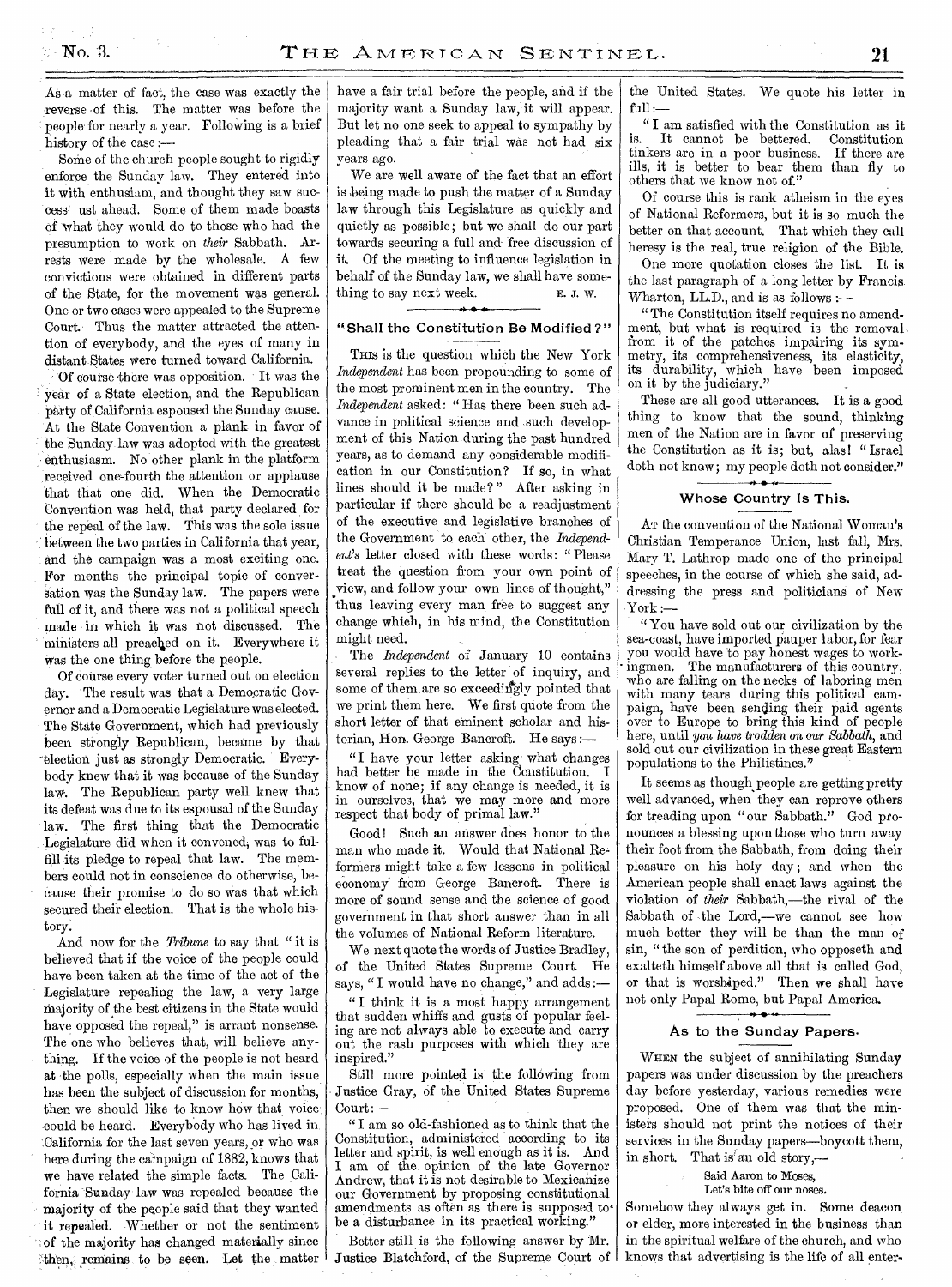prises, comes around, and, explaining that the minister is a little high-strung and oldfashioned in his notions, asks for an insertion of the notice.

Another remedy was that the papers be shown that their financial interests would be promoted by stopping the obnoxious issue. That was tried once in this city. During the early part of 1866 there was a three weeks' revival meeting in the Methodist Church Block. The evils of Sunday papers were dwelt on. Efforts were made to convert the offenders. It was stated that if any publisher would reform he could be sure of the solid and profitable backing of a great share of the community. One paper tried it. Its sole reward was a large assortment of resolutions, thanks, and prayers. It lost a number of the subscribers it had, and gained no new ones to speak of. It was a victim of what the worldly would call "a confidence game." After trying it a while it resumed its Sunday issue, and intends to continue its publication indefinitely.—Chicago *Tribune, November 23, 1888. •* 

THE following words of appreciation of the AMERICAN SENTINEL, and of sympathy for its work, are from the bishop of Hayti :—

" Permit me to say how heartily I agree with you in deploring the movement (characterized, as I believe, with more zeal than knowledge), which seeks to procure Sunday legislation by the Congress of the United. States, as the same has begun to take form in the Blair Bill and Amendment to the National Constitution. Such a mixture of political and ecclesiastical functions in society, embodied in this legislation, from my point of view, is nothing less than the Babylonian adultery and spiritual apostasy hinted at by the apostle Paul, and so fully delineated by John, the revelator. Hence, I applaud you with all my soul for having sounded the tocsin and lifted the warning voice to put the people of the United States on their guard against this awful danger, so insidiously being sprung upon them, and I not only wish you hearty success in accomplishing that end, so as to avert the danger, if it still be probable, but I also pray the Giver of all grace to let his blessing rest upon your laudable endeavors in this direction. At any rate you will have the satisfaction of having done your duty under the circumstances to the best of your ability; and your sure reward for having so done will rest with Him who is faithful and true, whether men will hear or whether they will forbear."

THE following estimate of the Blair Sunday Bill is correct. It is taken from a letter written by the editor of the *Daily Democrat,*  of Grand Rapids, Mich.:—

"I do not think there is or can be any question about the unconstitutionality of the Blair Sunday. Bill. Technically, I think there is no question; and, so far as broad fundamental principles are concerned, the movement is certainly one which violates the most vital of the inherent principles on which our Government was founded, and is one of many modern attempts to crystallize and petrify the shell of a religious system, the true essence of which is rapidly evaporating.

" Of course, as the essence disappears, the importance increases in the minds of some of strengthening the shell, of preserving intact the outward forms and non-essentials.

"It is a symptom of religious ossification."



 $\bf{W}$ fifteenth volume, which the publishers are determined shall be the best-ever published. It will consist of fifty numbers of sixteen pages each, making, in the course of the year, 800 pages of the choicest reading matter, classified each week as Editorial, Missionary, Sabbath-school, Temperance, General Matter, and Secular and Religious News. besides Editorial Notes.

#### EDITORIAL DEPARTMENT.

The editorial force upon the SIGNS OF THE TIMES has been increased, and for this and other reasons the publishers feel warranted in promising for this year a greater amount and a better variety of matter in the Editorial Department than ever before. In this part of the paper will be discussed in an interesting and readable manner the various phases of practical Christian life and doctrine, embracing the evidence of the divinity of the Scriptures; the fulfillment of prophecy; the signs of the times; the harmony of the law and the gospel; together with everything that pertains to a thorough knowledge of our duties to God and to each other. Educational, social and political questions will also be discussed, the latter, however, only so far as they relate to matters of religion, for with politics *as* such the *SIGNS* has nothing to do.

#### THE SABBATH-SCHOOL DEPARTMENT.

The Sabbath-school Department will be largely a running commentary, by the editors, upon two series of lessons, one of which is the regular International-Series. These lesson notes will be of such a character that they will not only be of great service to students in the preparation of their lessons, but will also be perused with interest and profit by the general reader.

#### MISSION DEPARTMENT.

In the Missionary Department will be published reports from the various mission fields, both home and foreign, together with brief descriptions of the fields and their wants.

#### TEMPERANCE DEPARTMENT.

In the past no part of the paper has met with more favor than the Temperance Department. Many temperance societies have used the SIGNS regularly in their meetings, and the publishers hope to make this feature of it still more interesting in the future than it has been in the past. This Department will contain not only the very best temperance matter obtainable, but also short articles relating to the preservation of health, including the discussion of proper food and dress, and correct habits of working, eating, sleeping, etc.

#### HOME CIRCLE DEPARTMENT.

This department is fully described by its name. In it will be published short stories of an elevated character, besides short sketches of history, travel, and biography. Altogether, it will be a most interesting and instructive part *of* the paper, especially for the *young* folks, though all can read it with profit.

## RELIGIOUS AND SECULAR NEWS.

This department will be maintained in perfect keeping with the high moral tone of the paper. The news published will be carefully selected and everything of a low or sensational nature carefully excluded. The design of this department is to enable the reader to keep abreast of the times in the current news of the day without reading a mass of objectionable and offensive matter usually found in the public prints.

#### ARTICLES ON THE BOOK OF ROMANS.

With the first number of the new volume we began a series of articles upon the book of Romans, which will form a most interesting commentary upon this portion of the word of God. These articles will be distinct, each one being as nearly complete in itself as it is possible to make it. Under the heading of each article will appear the reference to that portion of the epistle covered by the comment, which will enable those who desire to do so to keep the connection of thought; this feature will also be appreciated by those who wish to preserve the articles for future reference, either by clipping and pasting in a scrap book or by filing the papers which contain them. One object of these articles will be to make it impossible for the careful reader to peruse the epistle to the Romans without getting at least a general understanding of its scope and object.

#### GENERAL ARTICLES.

The general articles published in the SIGNS are the very best selected and original matter obtainable. The articles are usually short, and always clear and pointed. Much of the matter in this department is written especially for this paper, but selectiohs are also carefully made from the leading religious papers, only the very best being taken. Altogether the publishers feel safe in saying that no other paper published will furnish so great a variety of equally good matter for the year 1889 as will the SIGNS OF THE TIMES.

Price, per *year*, post paid,  $\frac{1}{2}$  and  $\frac{1}{2}$  and  $\frac{1}{2}$  and  $\frac{1}{2}$  and  $\frac{1}{2}$  and  $\frac{1}{2}$  and  $\frac{1}{2}$  and  $\frac{1}{2}$  and  $\frac{1}{2}$  and  $\frac{1}{2}$  and  $\frac{1}{2}$  and  $\frac{1}{2}$  and  $\frac{1}{2}$  and  $\frac{1}{2}$  To Foreign Countries, single subscription, post paid, 10s.

Address, SIGNS OF THE TIMES,

*Twelfth and Castro Sts., OAKLAND, CAL., U. S. A.*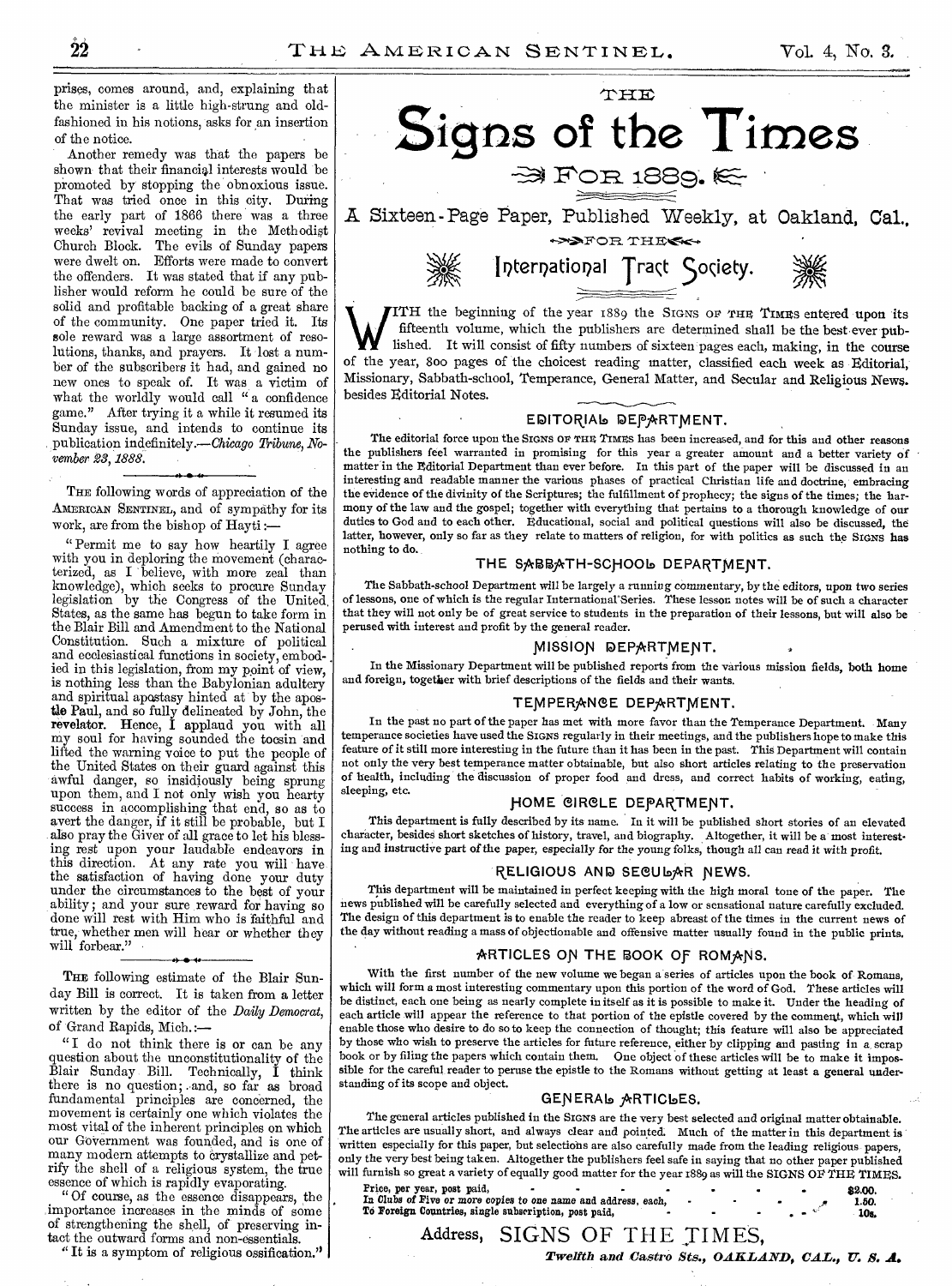mlication.

(Two THIRDS ACTUAL SIZE.—CAP NOT SHOWN.)

RIVAL

We offer this pen with confidence that its merits will justify all we claim for it, and cheerfully invite comparison with any competitor. We claim for it superiority in simplicity, durability, perfect execution and easy ad

*EVERY PEN IS UNCONDITIONALLY GUARANTEED!* 

*THE RIVAL FOUNTAIN PEN.* 



#### AND TEMPERANCE ADVOCATE.

A THIRTY-TWO PAGE MONTHLY MAGAZINE, devoted to the dissemination of true temperance principles, and instruction in the art of preserving health. It is emphatically

#### A JOURNAL FOR THE PEOPLE,

Containing what everybody wants to know, and is<br>thoroughly practical. Its range of subjects is un-<br>limited, embracing everything that in any way affects<br>the health. Its articles being short and pointed, it is<br>specially ad

Address,



# F *ATHERS OF THE CATHOLIC CHURCH.*

#### BY ELDER E. J. WAGGONER.

HISTORY repeats itself, because human nature is the same in all ages of the world. Hence, he who would know how to avoid error in the future, must know how errors have developed in the past. The "Fathers heathen world at t

#### SUN-WORSHIP AND SUNDAY

Is alone worth the price of the book. Fine English cloth, substantially bound, contains about 400 pages, and will be sent post-paid at the nominal price of \$1.00. Address,

Pacific Press Publishing Company,

OAKLAND CAL.

#### FAO SIMILE OF FRONT COVER.

"PROPHETIC LIGHTS" shows the exact fulfill-<br>ment of the Bredictions of the Bible concerning<br>Egypt, Tyre, Babylon, Medo-Persia, Greece, and<br>Egypt, Tyre, Babylon, Medo-Persia, Greece, and<br>vent of christ, which prove the imp

*ANVASSERS WANTED.*  Address, PACIFIC PRESS PUB. Co., Oakland, Cal,; or 43 Bond Street, New York City.

# MOL **Turk** XI. munt is E

#### HAS BEEN FITTED UP AS A RESORT AND SANITARIUM,

And offers unrivaled advantages to

*TOURISTS AND ALL CLASSES Oh' INVALIDS,* 

BOTH IN SUMMER AND WINTER.

The Retreat is situated on the southwestern slope<br>of Howell Mountain, a locality of enviable reputation<br>for health-recuperating qualities, 400 feet above and<br>overlooking the

NOTED AND BEAUTIFUL NAPA VALLEY.

Its natural advantages are equal to those of any<br>other health resort. It is noted for its nume water,<br>dyvatmosphere, clear and balmy sunshine, even tem-<br>perature, mild breezes, and the absence of bi h winds.<br>CRYSTAL SPBING

RETREAT.

#### EXPENSES MODERATE <sup>I</sup>

Before you conclude to go to some other place, where "rare mineral waters" are offered, come and see for yourself this beautiful Resort, with water pure as crystal. Persons desirous of knowing "whether their case is one of

For descriptive pamphlet and further particulars **address**  RURAL HEALTH RETREAT,

St. Helena, Napa C ... Cal.

Fulland simple directions, with filler, etc., accompany each pen. All we ask for it is a trial, and we be-lieve it will prove a successful RIVAL. No. 1. Chased long or short barrel, sent post-paid for \$2.50. SPECIAL OFFER. To all who will cut out this " ad" and send it to us with \$2.50 in cash, we will send the above pen, post-<br>paid, and ALSO the "WEEKLY AMERICAN SENTINEL," for one year. Address, PACIFIC PRESS PUBLISHING CO., Oakland, Cal, *OUTH LANCASTER ACADEMY.*  SOUTH LANCASTER, MASS. AN EDUCATIONAL INSTITUTION OF INCREASING POPULARITY. This school is located at South Lancaster, Worceston by, Mass., thirty-five miles from Boston, and<br>was founded in 1882,<br>it is prosperous because operated on correct educational principles.<br>They cational principles. Thoroug ITS SPECIAL FEATURES ARE PROF. GEO. W. CAVINESS, Principal. South Lancaster, *Mass. I I BALDSB URG COLL' GE HEALDHRTIRG, CAL.*  **BATTLE CREEK, MICH.** SPECIAL ADVANTAGES. **PROPHETIC LIGHTS.** BY ELDER E. J. WAGGONER. *Some of the Prominent Prophecies of the Old and New Testaments, Interpreted by the Bible and History.*  • PACIFIC PRESS PUBLISHING CO., Oakland, Cal. Or, 43 Bond St., New York City. *DIPHTHERIA;*  ITS CAUSES, PREVENTION, AND PROPER TREATMENT. *By J.* H. KELLOGG, AL D. The increasing prevalence of this devastating disease, and its *atterning* fatality in so many cases, renders the subject of its nature and treament one of the greatest importance.<br>This work gives a concise account of the THE MOST SUCCESSFUL METHODS OF TREATMENT Of this prevalent and fatal malady. It should be in every household, as its instructions, if faithfully car-ried out, will save many a precious life. Price, in board covers, 25 cents. Address, PACIFIC PRESS PUBLISHING CO., Oakland, Cal. G*OLDEN GRAINS:*  A SERIES OF TEN BOOKS FOR CHILDREN.

SPECIAL FEATURES.

In price of board, room-rent, and tuition, this College presents as great inducements as any institution of learning in the land.<br>For catalogues or further information, address, For catalogues or further information, addre

C

The circulation of the AMERICAN SENTINEL during<br>the past four months,has: averaged 25,644 copies per<br>week. The paper goes to every State and Territory<br>in the Union, Quebec, Ontario, British Columbia, etc. *VIEWS OF NATIONAL REFORM.* 

Advertisements.

**A** SELECT ADVERTISEMENTS will be re-<br>
select of or this avidely-circulated and popular<br>
weekly journal. Rates made known on ap-

plication. Notadvertisements of patent medicines, movelties, cigars, tobacco, liquors, novels or anything, of a trivial, intemperate, immoral or impure mature accepted. We reserve the right to reject ANY advertisement.

This package contains thirteen tracts (184 pages), treating:upon.the various phases of the National Re- , dorm movement, *as* fellows:

No. PAGES.<br>
1. Religious Legislation, 8. Religious Liberty, 8. Religious Liberty, 8. (1996)<br>
2. Religious Liberty, 8. (1996)<br>
3. National Reform and the Rights of Conscience, : 16 e" Araerlean PaPaPY 16 b. ld'and Base AvoWal 16 0. National RefOrmis Church and State, 16 7. Piirlty .of National Religion, 8 8.The Wein Witchcraft, 8 9. What Think Ye of Christ ? 8 19. \_National Reformed Constitution and the Anieriiimi Hierarchy - 24 11, Theatepublie, of,-, Israel, 8 12. National Reformed Presbyterianism,...' , 32 13. The National Reform MOvement an La-

: Surdity, , ,' 16 The,,above; package will be sent post-paid to any ..address for twenty cents. - - Address, AMERICAN SENTINEL, Oakland, Cal.



LEADING SUBJECT OF THE DAY.

The great demand of the hour, from the pulpit and<br>the press, in social dricks and in Logislative Halls, is<br>that the Sabisabit be more strictly observed. To as-<br>sist the intelligent-minded of our land to have correct<br>views

"HISTORY OF THE SABBATH AND THE FIRST DAY OF THE WEEK."

By ELDER J. N. ANDREWS.

This great and exhaustive work is the result of ten years' hard labor and historical research. The book contains 648 12mo. pages, and is well bound. Price, post-paid, \$2.00.

Address, PACIFIC PRESS PUBLISHING CO., Oakland California.

# *INDICATION OF V THE TRUE SABBATH.*

By J. W. MORTON,

*Former Missionary of the Reformed Presbyterian Chwreh to Hayti.* 

This pamphlet is an able treatise on the divine appointment of the Sabbath of the moral paramity of its author contains a noble instance of selt-sacrifice and devotion to the truth for the truth's ake.<br>
selt-sacrifice and





EXPENSES.

Or, 43 Bond St., New York City. *THE RURAL HEALTH RETREAT,*